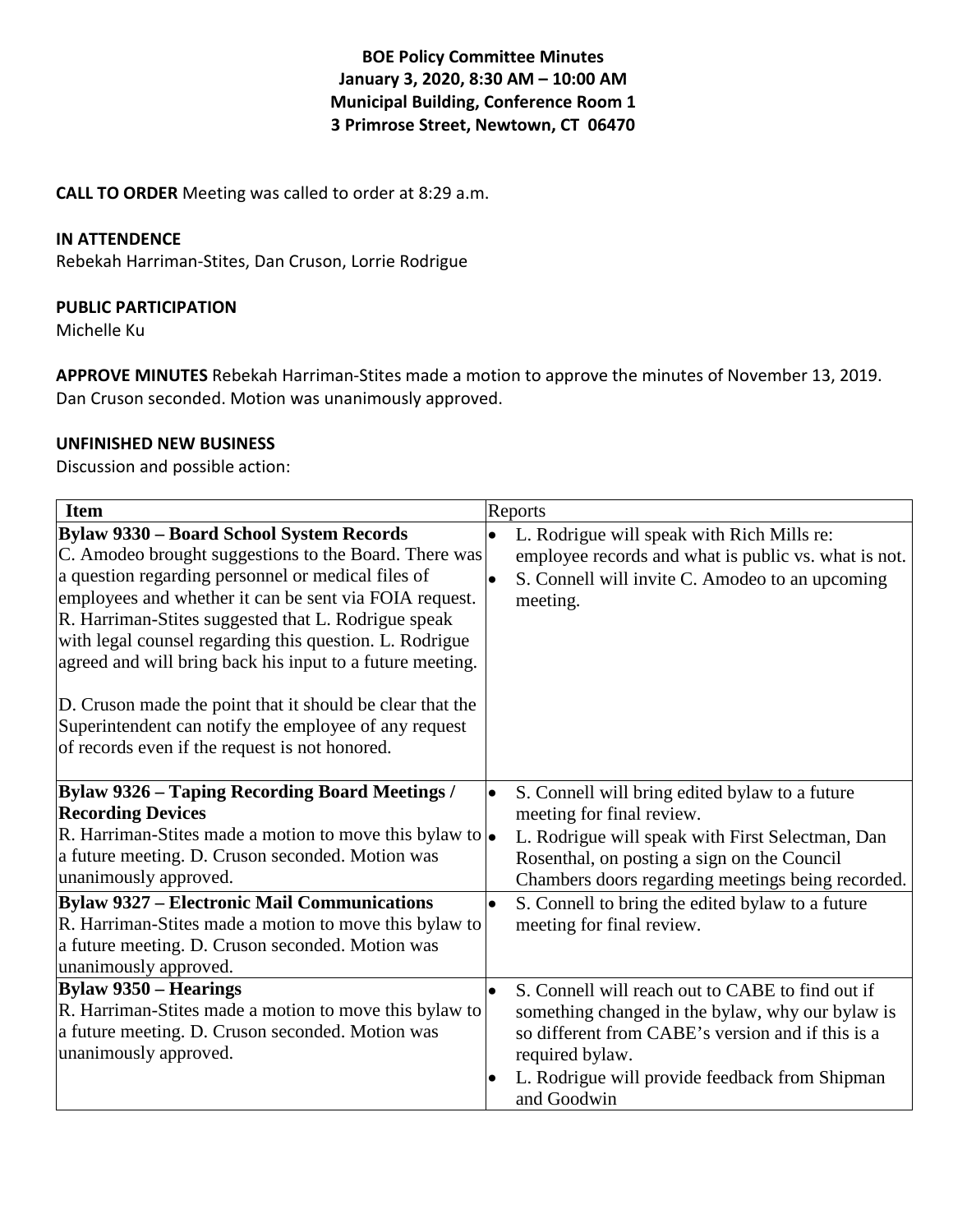| Bylaw 9321 – Time, Place, Notification of Meetings                                                                                                                                                                                                                                         | The committee will review Board Member's<br>$\bullet$ |
|--------------------------------------------------------------------------------------------------------------------------------------------------------------------------------------------------------------------------------------------------------------------------------------------|-------------------------------------------------------|
| A Board member submitted questions/comments                                                                                                                                                                                                                                                | questions and comments on this bylaw                  |
| regarding this bylaw. The questions and resolutions are                                                                                                                                                                                                                                    |                                                       |
| as follows:                                                                                                                                                                                                                                                                                |                                                       |
| "No meeting shall be held sooner than thirty days after                                                                                                                                                                                                                                    |                                                       |
| such filing." Does it mean that no meeting that is on the                                                                                                                                                                                                                                  |                                                       |
| newly filed schedule should occur prior to the 30 days of                                                                                                                                                                                                                                  |                                                       |
| filing or that ANY meeting of the board, within 30 days                                                                                                                                                                                                                                    |                                                       |
| of filing, cannot happen?                                                                                                                                                                                                                                                                  |                                                       |
| The committee revised the language in the first                                                                                                                                                                                                                                            |                                                       |
| paragraph to read "The Board of Education shall set                                                                                                                                                                                                                                        |                                                       |
| their schedule of regular meetings at the first meeting in                                                                                                                                                                                                                                 |                                                       |
| November and provide it to the Town Clerk, no later                                                                                                                                                                                                                                        |                                                       |
| than January $31st$ of each year and shall post the                                                                                                                                                                                                                                        |                                                       |
| schedule on the District's website."                                                                                                                                                                                                                                                       |                                                       |
| R. Harriman-Stites made the point that as long as we                                                                                                                                                                                                                                       |                                                       |
| comply with FOIA and have a copy of the meetings and                                                                                                                                                                                                                                       |                                                       |
| agenda available to the Public, then it is not necessary to                                                                                                                                                                                                                                |                                                       |
| send to the Town because there may be a conflict and                                                                                                                                                                                                                                       |                                                       |
| the Town is not able to post. The meeting schedule and                                                                                                                                                                                                                                     |                                                       |
| agenda are always posted on the District website.                                                                                                                                                                                                                                          |                                                       |
|                                                                                                                                                                                                                                                                                            |                                                       |
| The committee agreed to add an additional sub header                                                                                                                                                                                                                                       |                                                       |
| "Committee Meetings" and will read: "Notice of                                                                                                                                                                                                                                             |                                                       |
| committee meetings will follow the same guidelines as                                                                                                                                                                                                                                      |                                                       |
| <u>regular and special meetings."</u>                                                                                                                                                                                                                                                      |                                                       |
|                                                                                                                                                                                                                                                                                            |                                                       |
| There were questions regarding the rescinded Bylaw<br>9320 – Meetings of the Board and why the committee<br>did not include "two meetings per month" into Bylaw<br>9321. D. Cruson made the point that they thought it was<br>necessary to have some flexibility. The committee<br>agreed. |                                                       |
|                                                                                                                                                                                                                                                                                            |                                                       |
| The committee did agree to rework the Special                                                                                                                                                                                                                                              |                                                       |
| Committees section and add in "Special meetings shall                                                                                                                                                                                                                                      |                                                       |
| be called by the Chairperson upon a request of three                                                                                                                                                                                                                                       |                                                       |
| members or whenever deemed necessary by the                                                                                                                                                                                                                                                |                                                       |
| Chairperson" from Bylaw 9320.                                                                                                                                                                                                                                                              |                                                       |
|                                                                                                                                                                                                                                                                                            |                                                       |
| The paragraph now reads: Special meetings shall be                                                                                                                                                                                                                                         |                                                       |
| called by the Chairperson upon a request of three                                                                                                                                                                                                                                          |                                                       |
| members or whenever deemed necessary by the                                                                                                                                                                                                                                                |                                                       |
| Chairperson. Notice and agenda of each special meeting                                                                                                                                                                                                                                     |                                                       |
| of the Board of Education shall be filed not less than                                                                                                                                                                                                                                     |                                                       |
| twenty-four hours in advance of the meeting to the                                                                                                                                                                                                                                         |                                                       |
| Town Clerk. The special meeting shall be posted on the                                                                                                                                                                                                                                     |                                                       |
| District's website. No other business shall be considered                                                                                                                                                                                                                                  |                                                       |
| by the Board at that special meeting. Each member of                                                                                                                                                                                                                                       |                                                       |
| the Board of Education shall be notified by the                                                                                                                                                                                                                                            |                                                       |
| Superintendent or Chairperson not less than 24 hours                                                                                                                                                                                                                                       |                                                       |
| prior to the time of the special meeting and shall be                                                                                                                                                                                                                                      |                                                       |
| advised of the time, place and business to be transacted,                                                                                                                                                                                                                                  |                                                       |
| although any Board member may waive the 24 hour                                                                                                                                                                                                                                            |                                                       |
| notification by a written waiver of notice to the purpose.                                                                                                                                                                                                                                 |                                                       |
|                                                                                                                                                                                                                                                                                            |                                                       |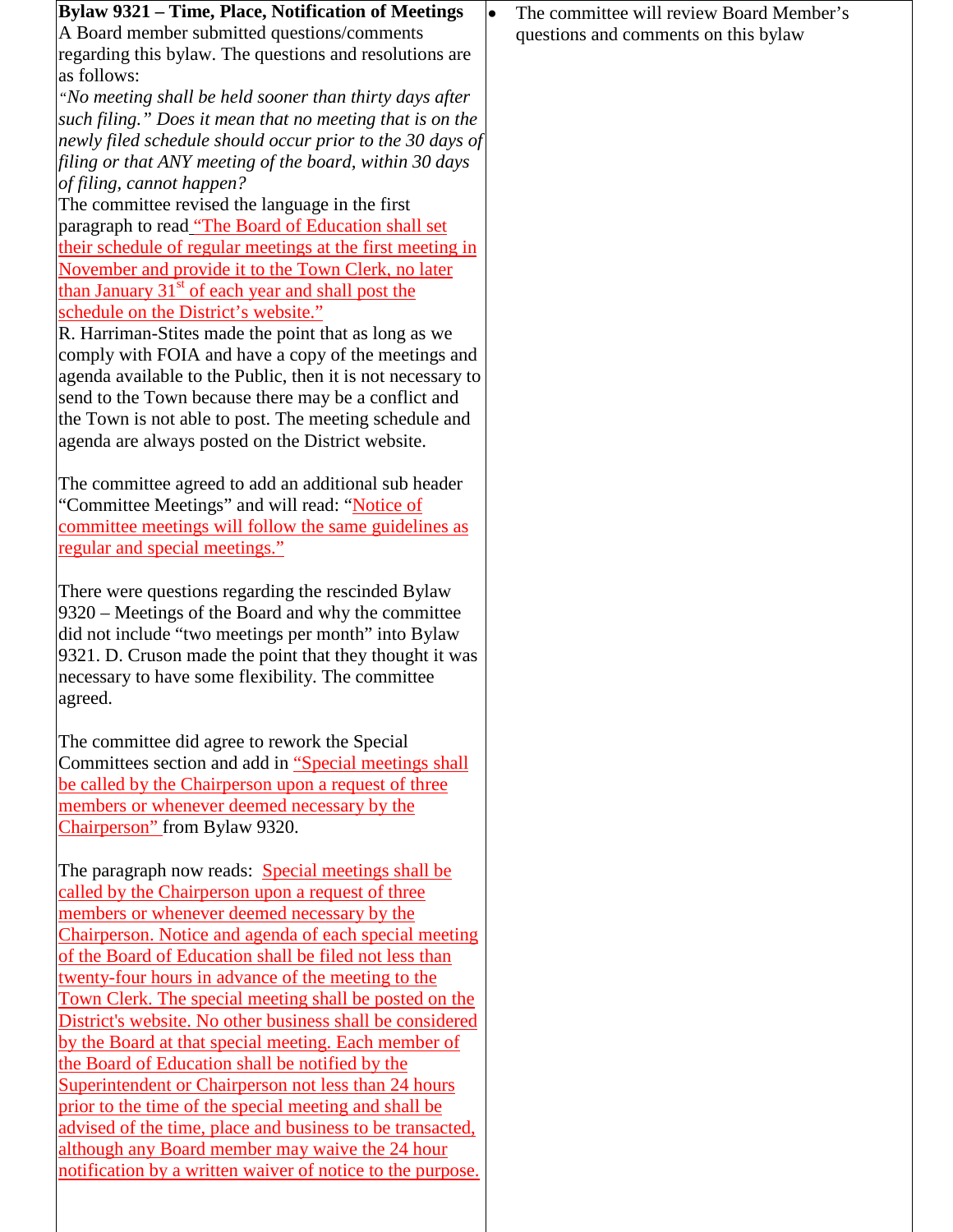| Bylaw 9321 continued                                                                      |           |                                                     |
|-------------------------------------------------------------------------------------------|-----------|-----------------------------------------------------|
|                                                                                           |           |                                                     |
| The next sub header "Notice of Meetings" will change                                      |           |                                                     |
| to "Request for Notification of Meetings". The sentence                                   |           |                                                     |
| will read: "Notification of meetings will be emailed or                                   |           |                                                     |
| mailed to the persons filing a written request renewable                                  |           |                                                     |
| in January of each year. The Board of Education will                                      |           |                                                     |
| charge a fee for these notices based upon cost of the                                     |           |                                                     |
| service as provided by law."                                                              |           |                                                     |
|                                                                                           |           |                                                     |
| A paragraph from Bylaw 9323 will be added as the                                          |           |                                                     |
| second paragraph of this bylaw. It reads: Agendas for                                     |           |                                                     |
| regular Board of Education meetings shall be available                                    |           |                                                     |
| to the public in the Superintendent of School's office,                                   |           |                                                     |
| posted on the District's website and provided to the                                      |           |                                                     |
| Town Clerk not less than 24 hours in advance of the                                       |           |                                                     |
| meeting time.                                                                             |           |                                                     |
| <b>Bylaw 9323 - Agenda Construction / Meeting</b>                                         |           | S. Connell will make all approved edits and send to |
| <b>Materials</b>                                                                          |           | K. June for Board review.                           |
| The questions from a board member include:                                                |           |                                                     |
| Paragraph 2, First Sentence: What is "sufficient time"?                                   |           |                                                     |
| If the intent is for members "to consider the                                             |           |                                                     |
| issues carefully," shouldn't they get materials early                                     |           |                                                     |
| enough so that they can have the prior weekend to                                         |           |                                                     |
| attend to the material? If so, the policy may need to call                                |           |                                                     |
| out what happens if supporting material is not                                            |           |                                                     |
| available until after the weekend. I think this warrants                                  |           |                                                     |
| full board discussion as it pertains to our ability to truly                              |           |                                                     |
| engage in the material presented at meetings.                                             |           |                                                     |
|                                                                                           |           |                                                     |
| The committee agreed that using the language<br>"sufficient time" and will not change it. |           |                                                     |
|                                                                                           |           |                                                     |
| The last paragraph of this bylaw will move to bylaw                                       |           |                                                     |
| 9321.                                                                                     |           |                                                     |
|                                                                                           |           |                                                     |
| <b>Bylaw 9325 – Meeting Conduct</b>                                                       | $\bullet$ | S. Connell will make all approved edits and send to |
| The comments from a board member include:                                                 |           | K. June for Board review.                           |
| Paragraph 6, Last Sentence: "and voting" $\rightarrow$ "vote                              |           |                                                     |
| affirmatively"?                                                                           |           |                                                     |
| The committee agreed and S. Connell will make the                                         |           |                                                     |
| edits.                                                                                    |           |                                                     |
|                                                                                           |           |                                                     |
| There was some concern about using the language                                           |           |                                                     |
| "boisterous" and the committee agreed to change it to                                     |           |                                                     |
| "inappropriate or disruptive behavior" in #2.                                             |           |                                                     |
|                                                                                           |           |                                                     |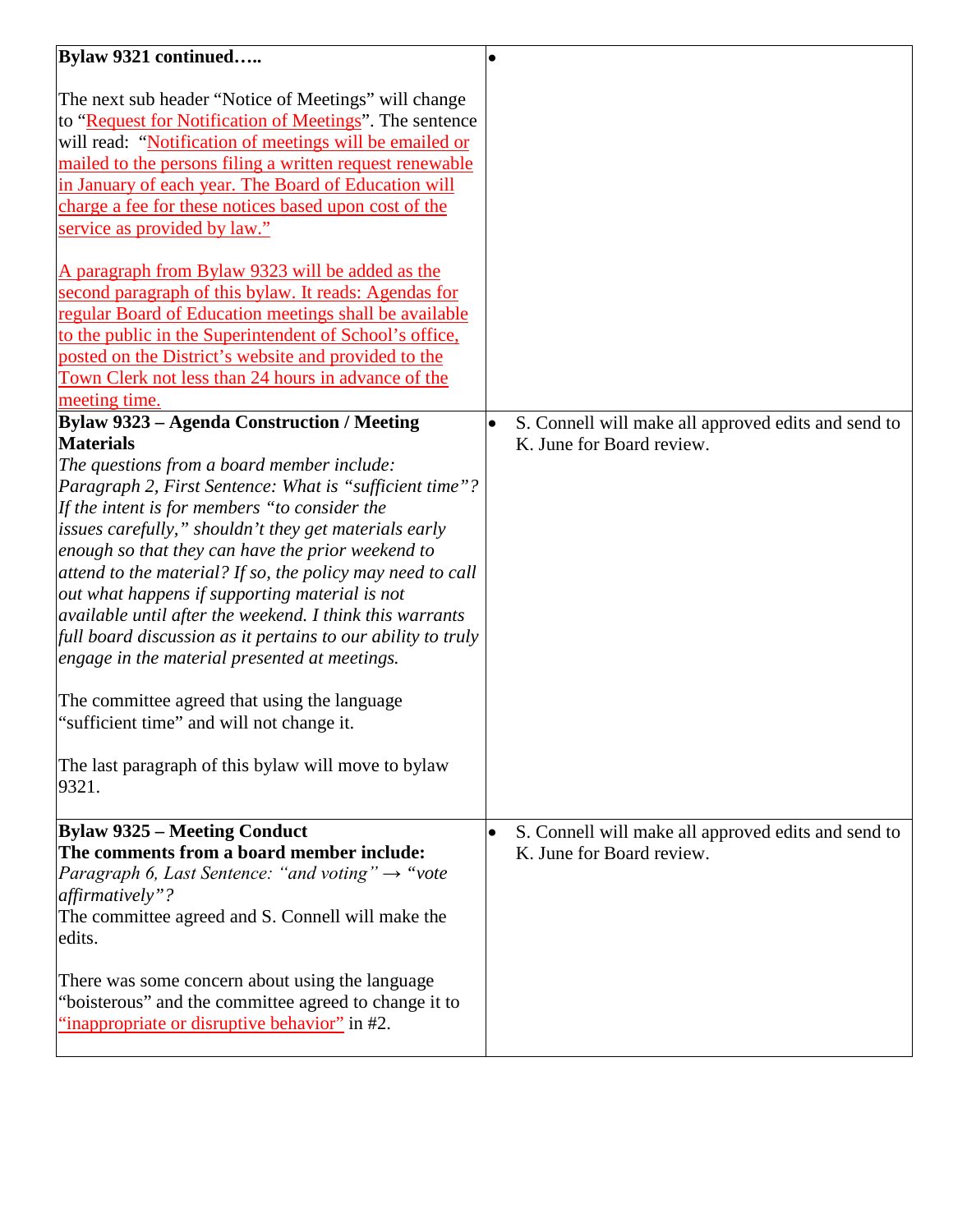| <b>Bylaw 9325.1 – Quorum and Voting Procedures:</b>        | $\bullet$ | S. Connell will make all approved edits and send to |
|------------------------------------------------------------|-----------|-----------------------------------------------------|
| L. Rodrigue discussed this bylaw with Shipman $\&$         |           | K. June for Board review.                           |
| Goodwin and agreed that it is everyone's right to vote     |           |                                                     |
| and also abstain from voting if need be.                   |           |                                                     |
|                                                            |           |                                                     |
| R. Harriman-Stites agreed as well and also suggested a     |           |                                                     |
| change to the last sentence. It will now read: "The Board" |           |                                                     |
| may not conduct any Board business in the absence of a     |           |                                                     |
| quorum.                                                    |           |                                                     |
| <b>Bylaw 9325.2 – Order of Business</b>                    |           | S. Connell will make all approved edits and send to |
|                                                            |           | K. June for Board review.                           |
| Bylaw 9325.3 – Parliamentary Procedures (Rules of          | I۰        | S. Connell will make all approved edits and send to |
| Debate)                                                    |           | K. June for Board review.                           |
| A board member made an observation that the edited         |           |                                                     |
| section of this bylaw was not directly from Roberts        |           |                                                     |
| Rules and rather from Wikipedia.                           |           |                                                     |
| The committee realized the mistake and took action to      |           |                                                     |
| edit the paragraph. It will now read: "A motion to         |           |                                                     |
| reconsider may be made only by a member who voted          |           |                                                     |
| on the prevailing side in the original vote (such as       |           |                                                     |
| someone who voted "yes" if the motion had passed or        |           |                                                     |
| voted "no" if the motion was defeated.) This motion        |           |                                                     |
| must be made during the original meeting.                  |           |                                                     |
| Bylaw 9325.4 – Vote Recording / Minutes                    | $\bullet$ | S. Connell will make all approved edits and send to |
| D. Cruson requested a deletion under the examples in       |           | K. June for Board review.                           |
| the section "Consent Agenda". It is not necessary to       |           |                                                     |
| have "routine correspondence" under this section.          |           |                                                     |
| S. Connell will make the edit.                             |           |                                                     |
| Bylaw 9360 - School Board Legislative Program              | $\bullet$ | S. Connell will make all approved edits and send to |
| The committee agreed to use CABE's version of this         |           | K. June for Board review.                           |
| bylaw with one exception. In the last paragraph, first     |           |                                                     |
| sentence, S. Connell will change the word "will" to        |           |                                                     |
| 'may" to give more flexibility to the Board.               |           |                                                     |
| <b>Bylaw 9400 - Monitoring Products and Processes</b>      | $\bullet$ | S. Connell will make all approved edits and send to |
| (Self-Evaluation)                                          |           | K. June for Board review.                           |
| The committee agreed to leave this policy "as is" and      |           |                                                     |
| send back to the Board for approval.                       |           |                                                     |

# **NEW BUSINESS**

### **Discussion and possible action:**

| <b>Item</b>                                                                                                                                                                                                                                             | <b>Reports</b>                                                    |
|---------------------------------------------------------------------------------------------------------------------------------------------------------------------------------------------------------------------------------------------------------|-------------------------------------------------------------------|
| Policy 5151.5 – Suicide Prevention<br>D. Mailloux-Petersen and K. Larson created a new<br>Newtown Public Schools Suicide Prevention and<br>Intervention Policy and Procedure. D. Petersen will<br>present the proposed policy changes to the committee. | S. Connell to invite D. Mailloux-Petersen to a future<br>meeting. |
| R. Harriman-Stites made a motion to move this policy to<br>a future meeting. D. Cruson seconded. Motion was<br>unanimously approved.                                                                                                                    |                                                                   |